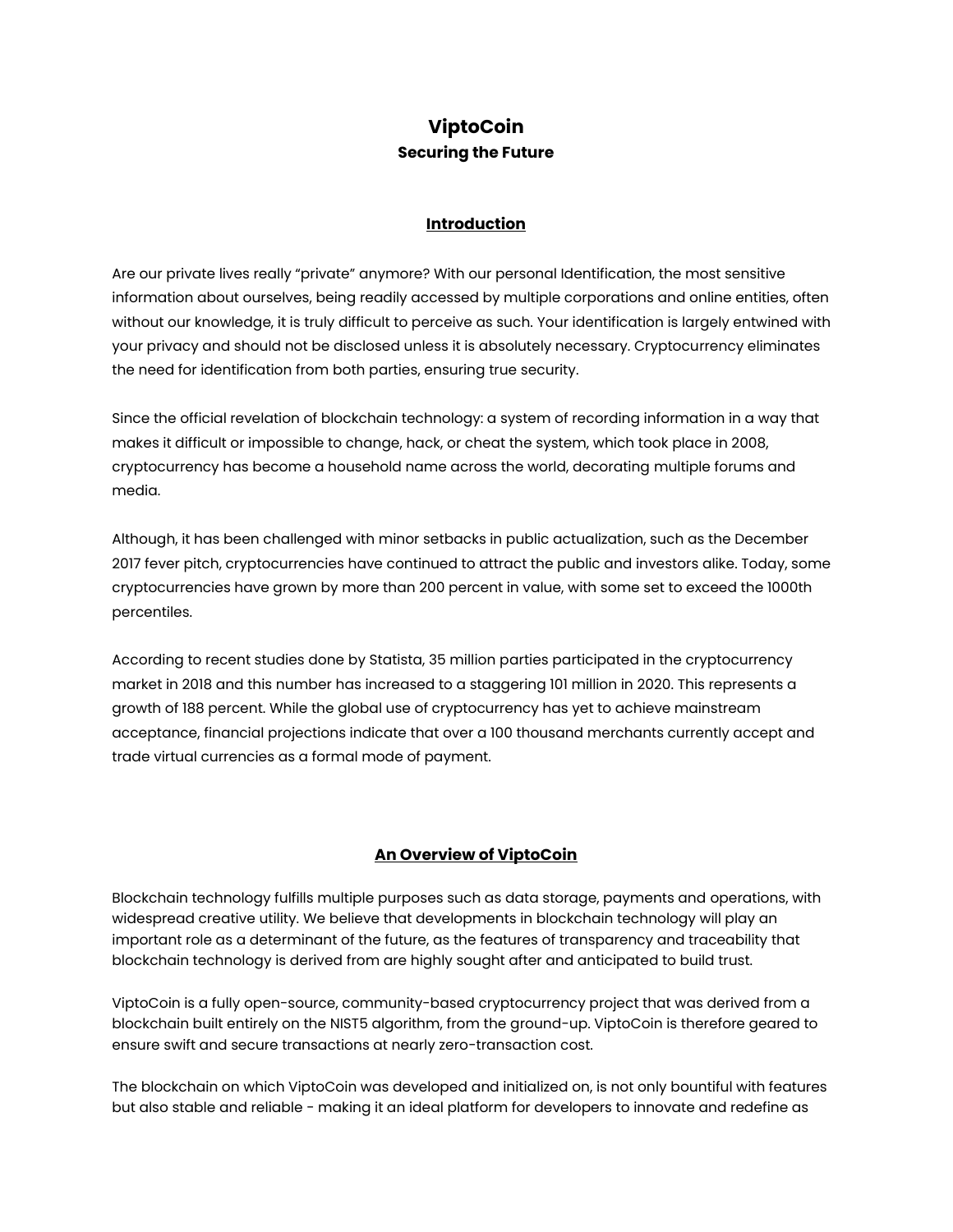ViptoCoin adopts more mainstream usage.

There are currently 186 million premined ViptoCoins in existence: this is mined purely from the genesis block and the first 2 blocks, which seek to confirm the genuineness of the genesis block.

As of now, ViptoCoin is deemed a fully-operational public cryptocurrency. However, it is an ongoing development project and is subject to further review, innovation, and improvements in every aspect.

#### ➢ **Mission**

To provide communities with an eco-friendly way of carrying out fast and secure online transactions at a low cost by leveraging blockchain technology.

#### ➢ **Attributes**

- Fast and Secure Transactions.
- Eco-friendliness.
- Efficient Frameworks.
- Decentralized and distributed.

### ➢ **Investor Benefits**

An investment in ViptoCoin, is an investment in an eco-friendly, economically decentralized future. Should you invest in ViptoCoin, you automatically become an owner of the cryptocurrency, ViptoCoin and the entire infrastructure that exists behind its development project.

## **Methodology and Approach**

ViptoCoin is a community-centric cryptocurrency project that aims to create a future-proof environment powered by transparency, autonomy and empowerment. ViptoCoin, as a cryptocurrency project, is backed by an entire community of like-minded and dedicated individuals, whose shared goals include the eventual realization of the aforementioned vision.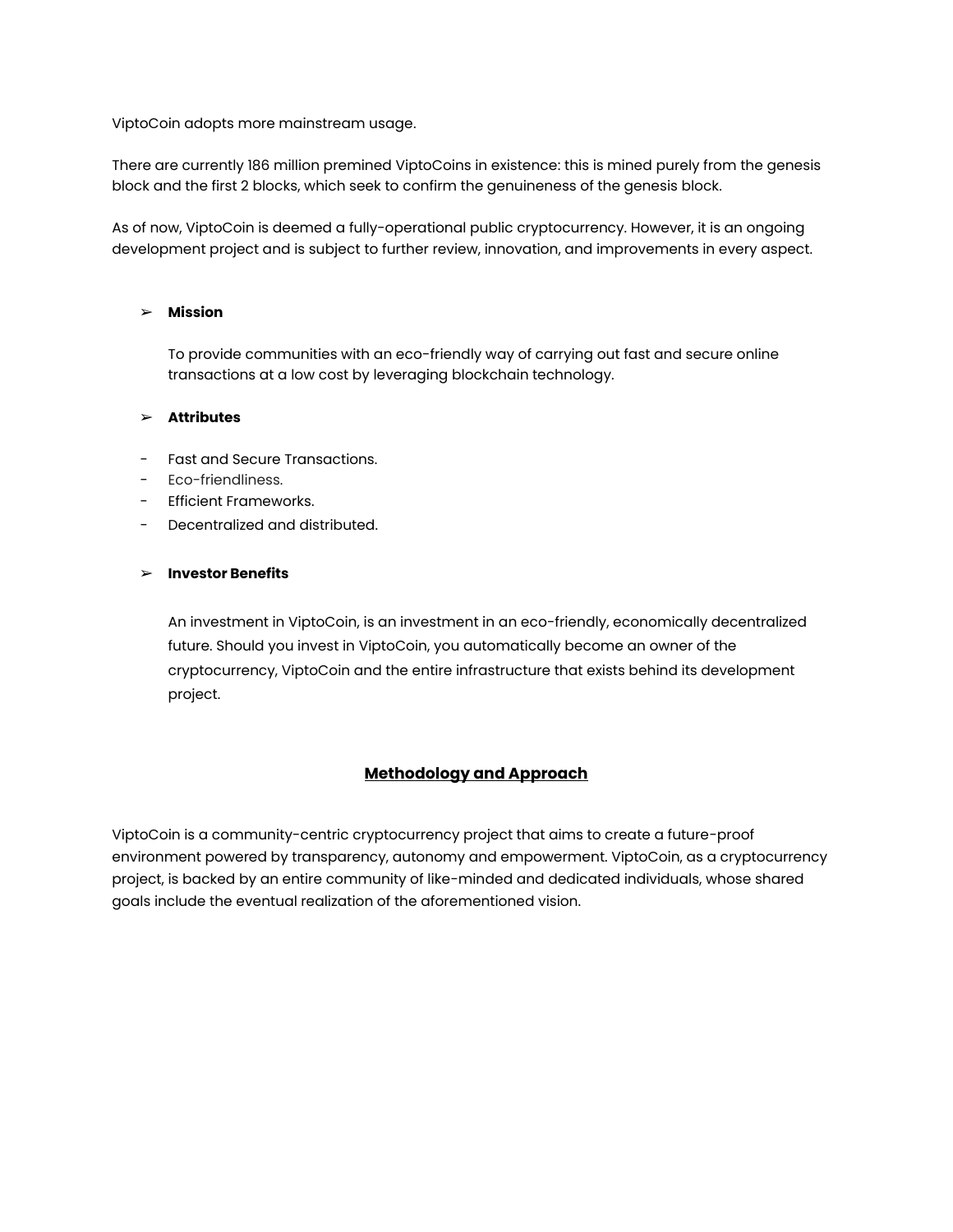## **Technology Behind the Project**

### *The Algorithm*

Security is the primary cornerstone of ViptoCoin. It was built from scratch on the NIST5 algorithm, which has a proven track-record on security implementations. The NIST5 algorithm was developed by pairing the best traits of the five finalist algorithms of SHA-3. These features were acclaimed by the National Institute of Standards and Technology of America. In terms of functionality, the NIST5 algorithm, as applied in ViptoCoin, perpetually chooses the most beneficial characteristics of each component algorithm in order to deliver maximum output, in performance, security and efficiency.

These five component algorithms of NIST5 include:

- 1. BLAKE
- 2. Grøstl
- 3. JH
- 4. Keccak
- 5. Skein

| Algorithm     | Domain Extender | Underlying<br>Primitive          | <b>Primitive Size</b>               | Hash<br><b>Size</b>      | Security                 |                          |                          |                          |
|---------------|-----------------|----------------------------------|-------------------------------------|--------------------------|--------------------------|--------------------------|--------------------------|--------------------------|
|               |                 |                                  |                                     |                          | Coll                     | Pre                      | 2nd Pre                  | Indiff                   |
| <b>BLAKE</b>  | <b>HAIFA</b>    | <b>Block Cipher</b>              | $k = 512$<br>$b = 512$              | 224<br>256               | 112<br>128               | 224<br>256               | 224<br>256               | 128<br>128               |
|               |                 |                                  | $k = 1024$<br>$b = 1024$            | 384<br>512               | 192<br>256               | 384<br>512               | 384<br>512               | 256<br>256               |
| <b>Grøstl</b> | Grøstl          | A pair of permutations           | 512<br>512                          | 224<br>256               | 112<br>128               | 224<br>256               | $256 - log2L$            | 128<br>128               |
|               |                 |                                  | 1024<br>1024                        | 384<br>512               | 192<br>256               | 384<br>512               | $512 - log2L$            | 256<br>256               |
| <b>JH</b>     | JH.             | Permutations                     | 1024                                | 224<br>256<br>384<br>512 | 112<br>128<br>192<br>256 | 224<br>256<br>256<br>256 | 224<br>256<br>256<br>256 | 256<br>256<br>256<br>256 |
| <b>Keccak</b> | Sponge          | Permutations                     | 1600                                | 224<br>256<br>384<br>512 | 112<br>128<br>192<br>256 | 224<br>256<br>384<br>512 | 224<br>256<br>384<br>512 | 224<br>256<br>384<br>512 |
| <b>Skein</b>  | UBI             | <b>Tweakable Block</b><br>Cipher | $k = 512$<br>$b = 512$<br>$t = 128$ | 224<br>256<br>384<br>512 | 112<br>128<br>192<br>256 | 224<br>256<br>384<br>512 | 224<br>256<br>384<br>512 | 256<br>256<br>256<br>256 |
| <b>SHA-26</b> | <b>MD</b>       | <b>Block Cipher</b>              | $k = 512$<br>$b = 256$              | 224<br>256               | 112<br>128               | 224<br>256               | $256 - log2L$            | 1                        |
|               |                 |                                  | $k = 1024$<br>$b = 512$             | 384<br>512               | 192<br>256               | 384<br>512               | $512 - log2L$            | 1                        |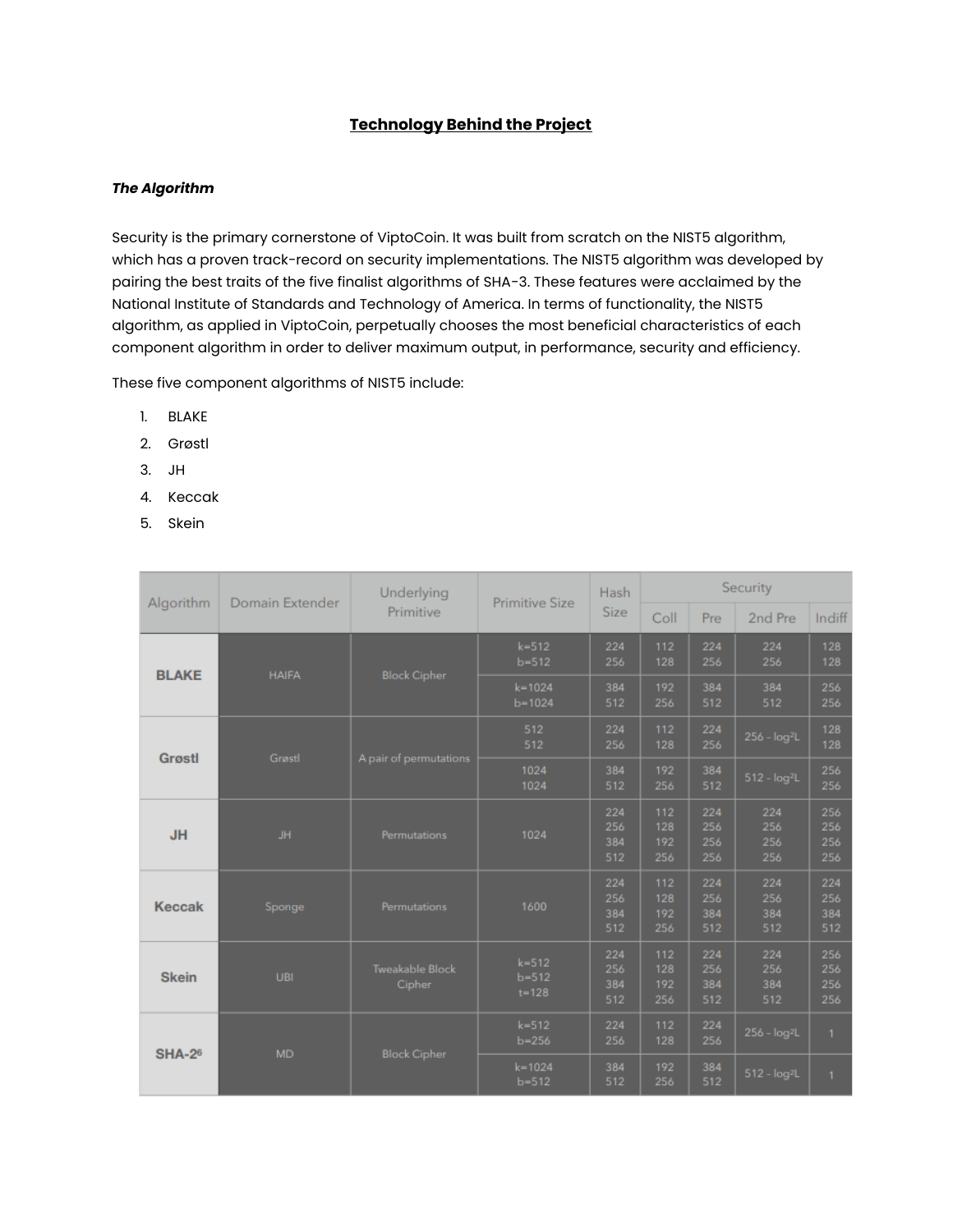| Algorithm                                      | <b>Best Attack</b>             | Security<br>Margin | Work        | Depth of<br>Analysis   |
|------------------------------------------------|--------------------------------|--------------------|-------------|------------------------|
| <b>BLAKE</b><br>Semi-free-start near collision |                                | 70%                | Practical   | <b>High</b>            |
| <b>Grøstl</b><br>Semi-free-start collision     |                                | 40%                | Impractical | Very High <sup>8</sup> |
| <b>JH</b>                                      | Semi-free-start near collision |                    | Impractical | Low                    |
| <b>Keccak</b><br>Near collision                |                                | 79%                | Practical   | <b>Medium</b>          |
| <b>Skein</b>                                   | Semi-free-start near collision | 56%                | Impractical | High <sup>8</sup>      |
| <b>SHA-26</b>                                  | Collission                     | 62%                | Practical   | <b>Medium</b>          |

\*\* NIST Competition Summary http://nvlpubs.nist.gov/nistpubs/ir/2012/NIST.IR.7896.pdf \*\* Handbook of Digital Currency Bitcoin Innovation, Financial Instruments and Big Data.pdf

## *Properties of the Blockchain*

The NIST5 is a hash algorithm with a heavy core that can be mined using consumer-grade hardware such as entry-level CPUs and GPUs. The blockchain of ViptoCoin uses a customized version of the NIST5 algorithm, and its properties are as follows:

| Maximum Supply                 | 786,000,000                 |
|--------------------------------|-----------------------------|
| Pre-mined                      | 186,000,000 (Aprox. 23.66%) |
| <b>Block Size</b>              | <b>10 MB</b>                |
| <b>Block Time</b>              | 60 Seconds                  |
| Retarget                       | <b>Every Block</b>          |
| Consensus                      | Proof-of-work (PoW)         |
| <b>Transactions per Second</b> | ~100                        |
| Fee                            | 0.00001 VCC                 |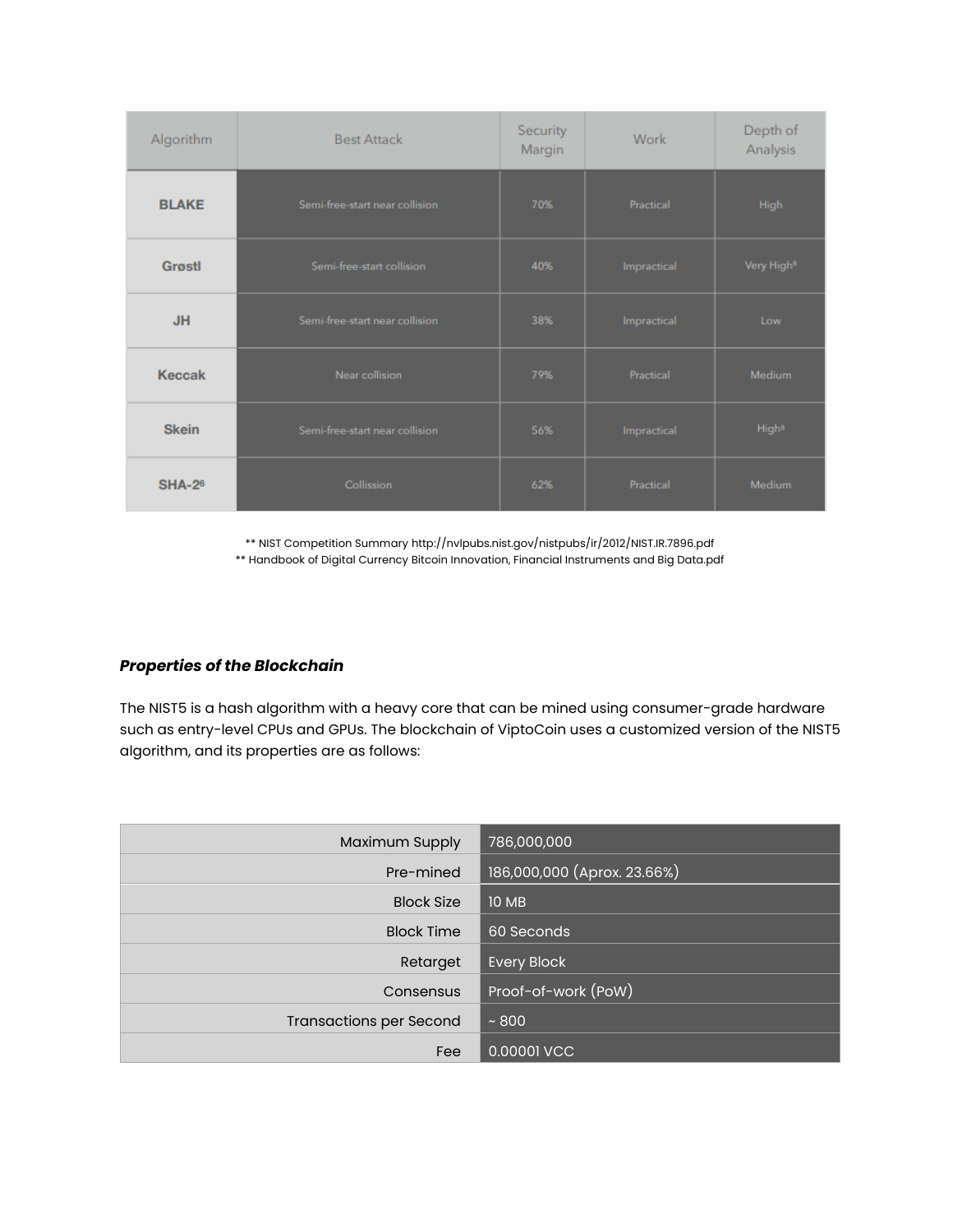#### ● *Pre-mined VCC*

A total of 186 million, which accumulates to approximately 23.66% of ViptoCoin, were premined using Proof-of-Work (POW) mining.

The distribution and usage of this subset of funds will be allocated to a number of purposes, including but not limited to:

- Funding further development projects (as specified on our roadmap).
- Maintenance of platform security.
- Improvement of the platform's usability.
- Application to new exchanges.

#### ● *Fast Payments*

ViptoCoin (VCC) transactions occur speedily fast - making near-instantaneous transactions. Once the transaction is confirmed in the blockchain, the received amount becomes available for use. This confirmation process takes no longer than a few minutes.

#### ● *Environment Conscious: Conserving without Compromise*

The NIST5 algorithm relies on significantly less energy to operate when compared to its counterparts. The conservative aspects of NIST5 have earned the algorithm a solid reputation as a sustainable option for the deployment of systems that are based on blockchains, for it conserves resources without compromising the security of members on the network.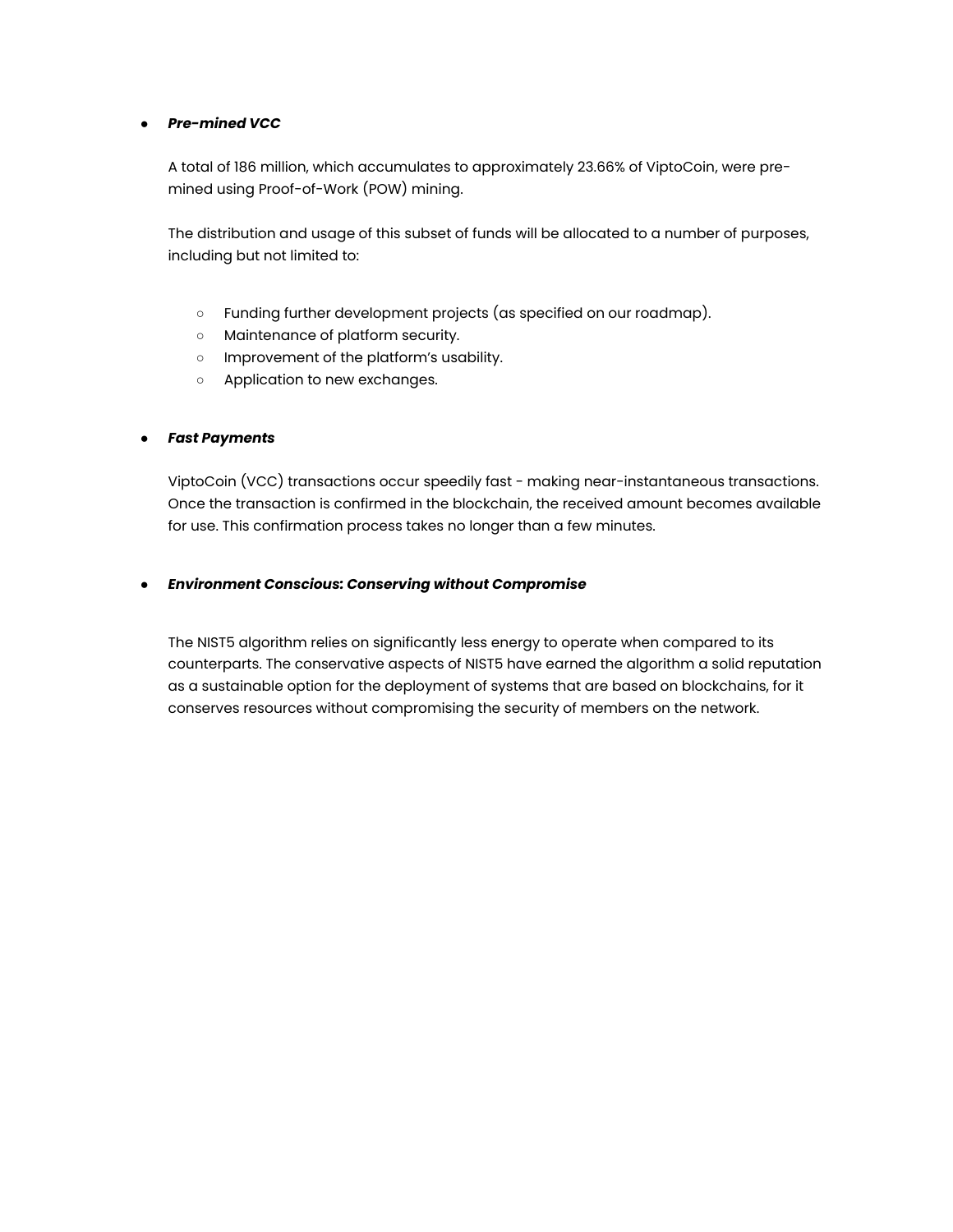## **Product Catalogue**

The current catalogue of ViptoCoin products include the following applications:

- 1. Desktop Wallets (Mac OS, Windows, Linux)
- 2. Mobile Wallets (Android & iOS)
- 3. Web Wallet
- 4. Merchant Applications
- 5. Plugins for eCommerce Applications
- 6. Centralized Online Payment Gateway
- 7. Merchant Desktop Software
- 8. Merchant Mobile Applications

Each product from the ViptoCoin lineup is carefully crafted to enhance the experience of potential users.

The future development of wallets, applications and software are driven by the evolving needs of the community, as well as the availability of utilities to address them. Each product comes with an integrated framework for user support. This framework is comprised of user guides and live support from the ViptoCoin community.

## **Available Services on ViptoCoin Products and Platforms**

The following services will be available on all products and platforms offered by ViptoCoin:

- 1. Master Nodes
- 2. Web Wallet
- 3. Integrated Merchant & User Support
- 4. PayVipto
- 5. Atomic Swaps

#### ➢ *Master Node: Development and Implementation*

The development and implementation of the Master Node is a pivotal element of the development cycle of ViptoCoin, and it provides an array of benefits, including but not limited to the following:

- 1. Faster Transactions on the ViptoCoin Network.
- 2. Improved privacy of transactions.
- 3. Enhanced overall health and stability of the ViptoCoin network.
- 4. Seamless upgrades to the Decentralization of the ViptoCoin Ecosystem.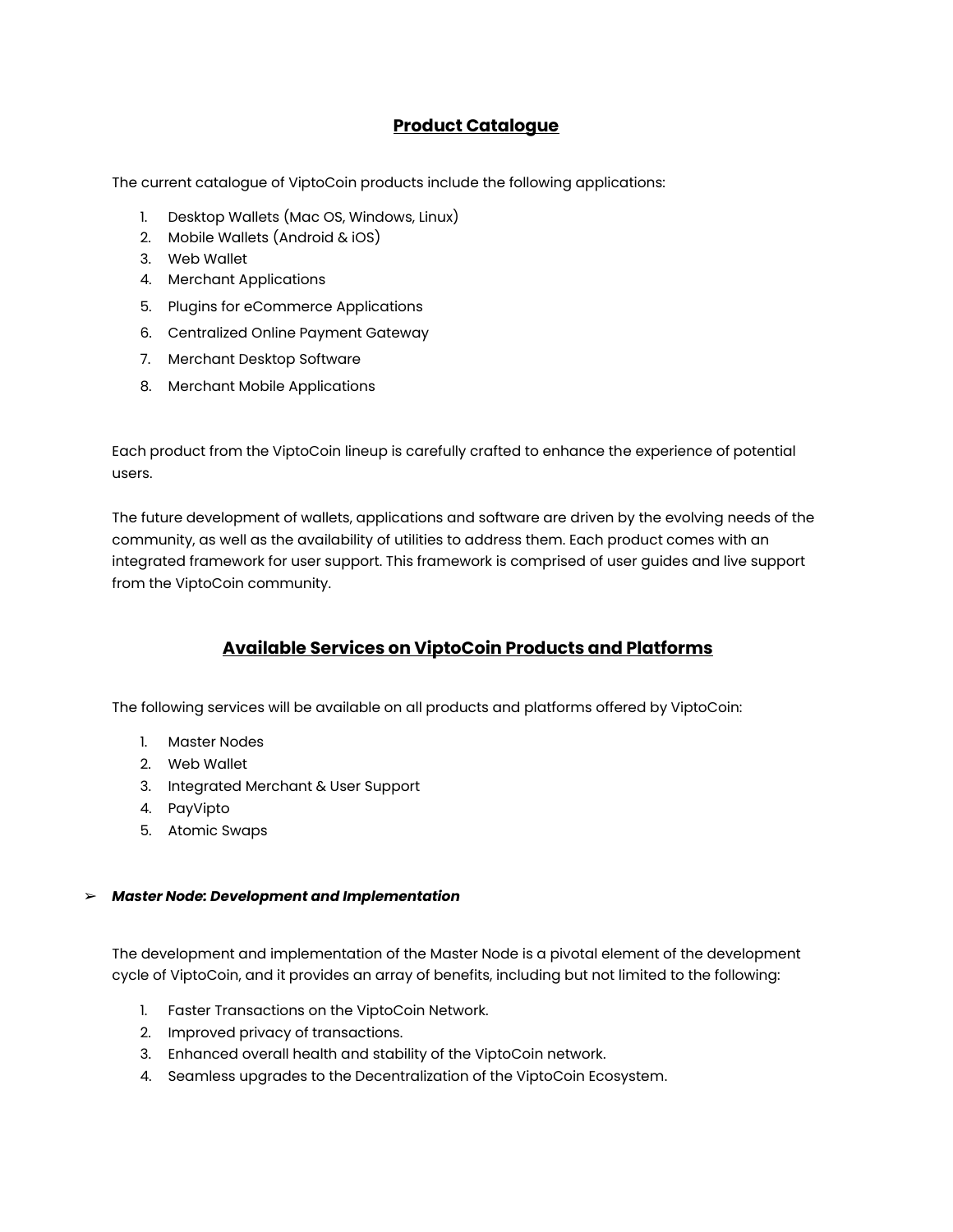The members of the ViptoCoin community can simply initiate and run a Master Node by contacting the core development team, and getting the required Node specifications.

*Note: The Development of Master Nodes is currently in progress on the ViptoCoin network. The most recent version of our roadmap provides an insight on target release dates.* 

#### ➢ *Web Wallet*

ViptoCoin's Web Wallet offers all the functions of the desktop or mobile version, without the need to install it anywhere. The ViptoCoin Web Wallet is a complete online suite that provides users with a fully functional cryptocurrency wallet, on their preferred web browser.

The building blocks of the Web Wallet are as follows:

- 1. Wallet Subsystem
- 2. ViptoCoin Core
- 3. Front-end of the Web
- 4. Optional Mobile Extension Interface

Through the Mobile Extension Interface (MEI), end-users will be able to access their web wallet directly from their personal devices. Not only will it incentivize users to use ViptoCoin, but also pave the way towards new avenues that will rely on the use of ViptoCoin.

The Mobile Extension Interface (MEI), allows integration with third-party applications, precisely social messaging apps such as Whatsapp and Telegram. Through this integration, users will be able to pay for services, including sending and receiving ViptoCoin via social messaging apps - making it an even more convenient process.

The following figures describe the Web Wallet System in further detail:

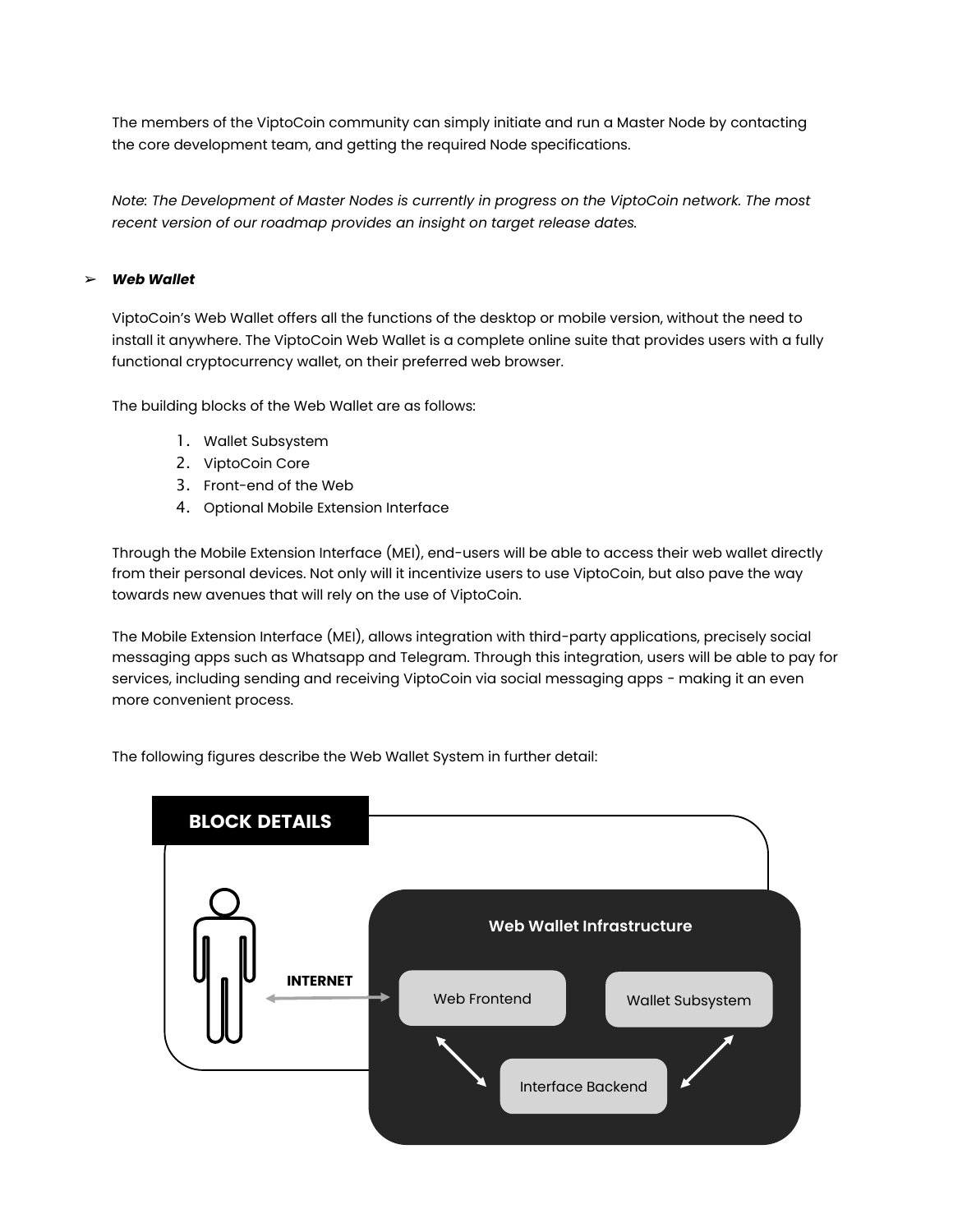

#### ➢ *Wallet Subsystem*

The subsystem in the wallet of ViptoCoin is equipped to deliver all the standard features of a wallet, and more.

- The Wallet Core Send, Receive and Stake ViptoCoin (VCC).
- Wallet Database Backup Daemon, Full or Incremental backups, User Defined Backup Policies, Disaster Recovery Process, etc.

#### ➢ *Integrated Merchant & User Support*

The ViptoCoin family of products also includes a support service that provides users and merchants with assistance related to ViptoCoin products and services. We encourage all enquiries from software bugs, to user inquiries.

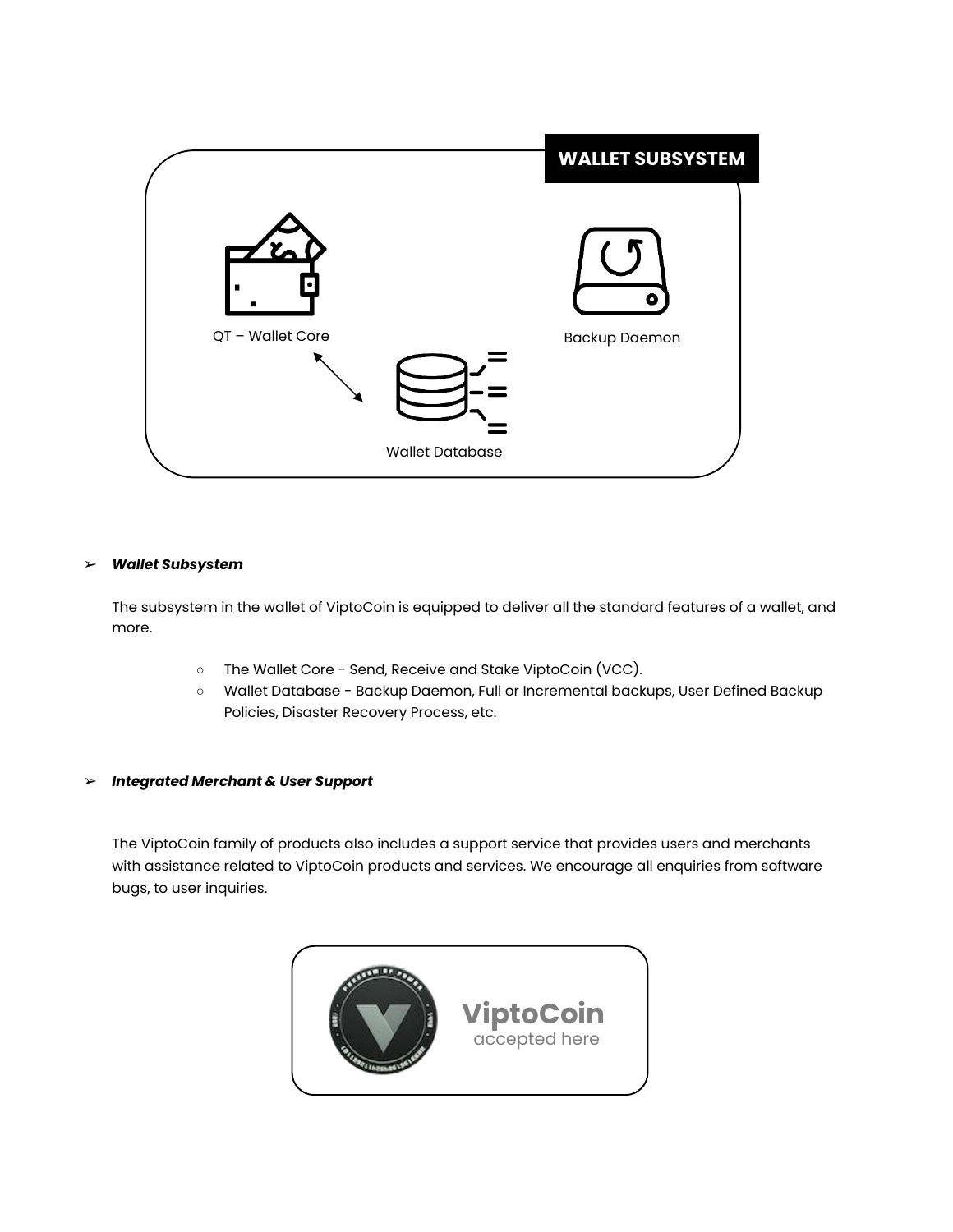### ➢ *PayVipto*

#### ➔ *Cross-platform Connectivity*

PayVipto is a community driven payment solution for merchants devised to make transactions seamless and efficient for both the merchant and customer. The codebase that powers PayVipto enables a centralized payment facility that are connected to plugins that share cross-platform connectivity with leading e-commerce platforms such as Shopify, Magento, and WooCommerce to name a few.

#### ➔ *Buy and Sell with PayVipto*

The PayVipto system therefore, allows merchants to receive payments, in the form of VCC in exchange for their goods and services, by simply installing the PayVipto plugin onto their preferred e-Commerce platform. Once the customer chooses VCC as their payment method, the plugin will then convert the relevant fiat value of the selected good or service into ViptoCoin. It is tabulated by referencing the latest official ViptoCoin price data. The customer will then be presented with a payment address along with a QR code.

Once the PayVipto system detects the payment initiation, it will send a validation call to the merchant's website and route the relevant ViptoCoin value through the PayVipto system to obscure the final payment address. Thus, ensuring confidentiality and security, which provides additional easement to merchants who plan on shifting to the PayVipto system.

#### ➔ *Simple and Easy to Use*

The plugin is not only simple and easy to use, as it also provides merchants with meticulous customizability, allowing them to customize the plugin to fit their own needs. This includes the option of including their own code, via the PayVipto API that is integrated onto the merchant's individual payment page.

The following page shows a chart that illustrates various building blocks of the PayVipto system.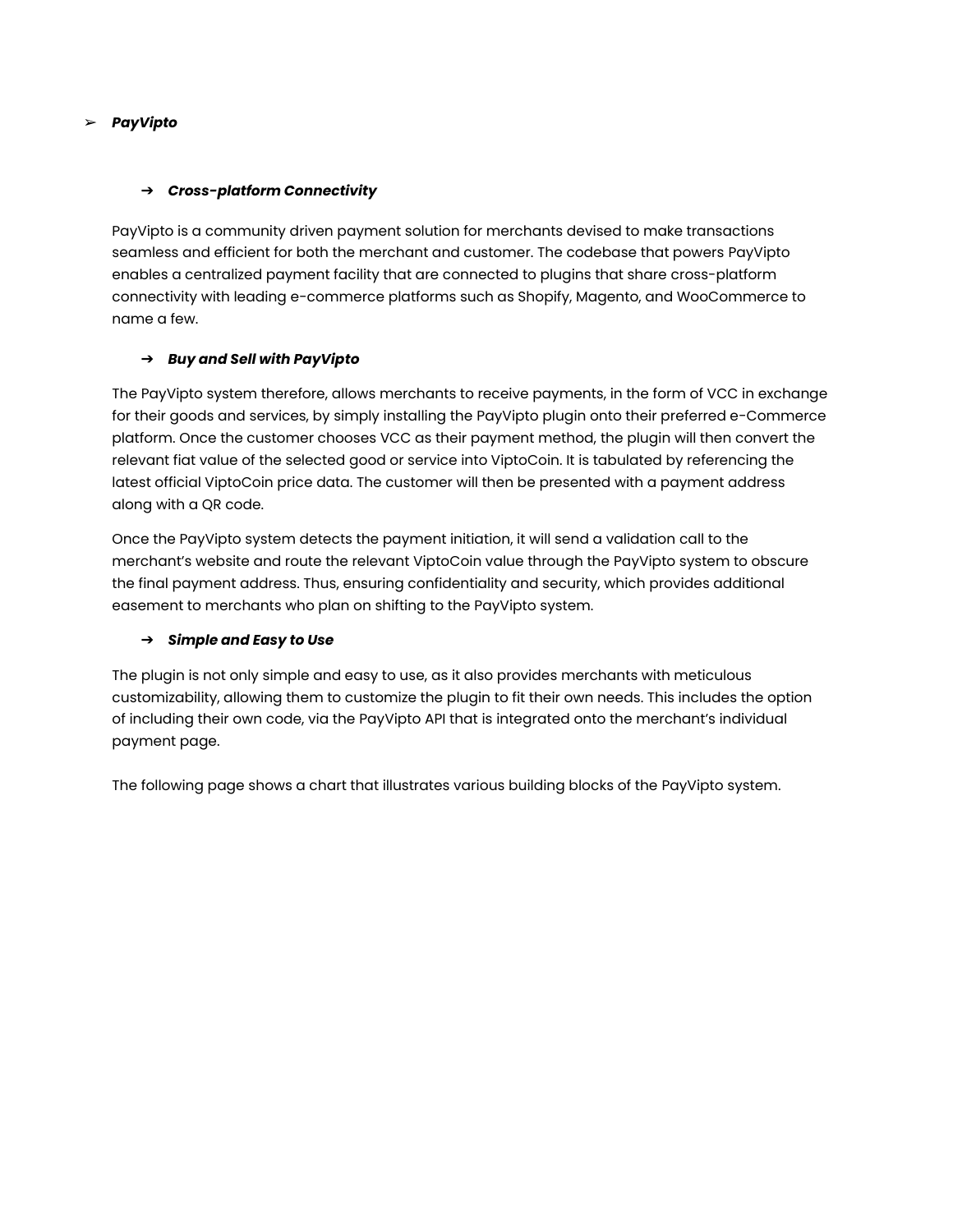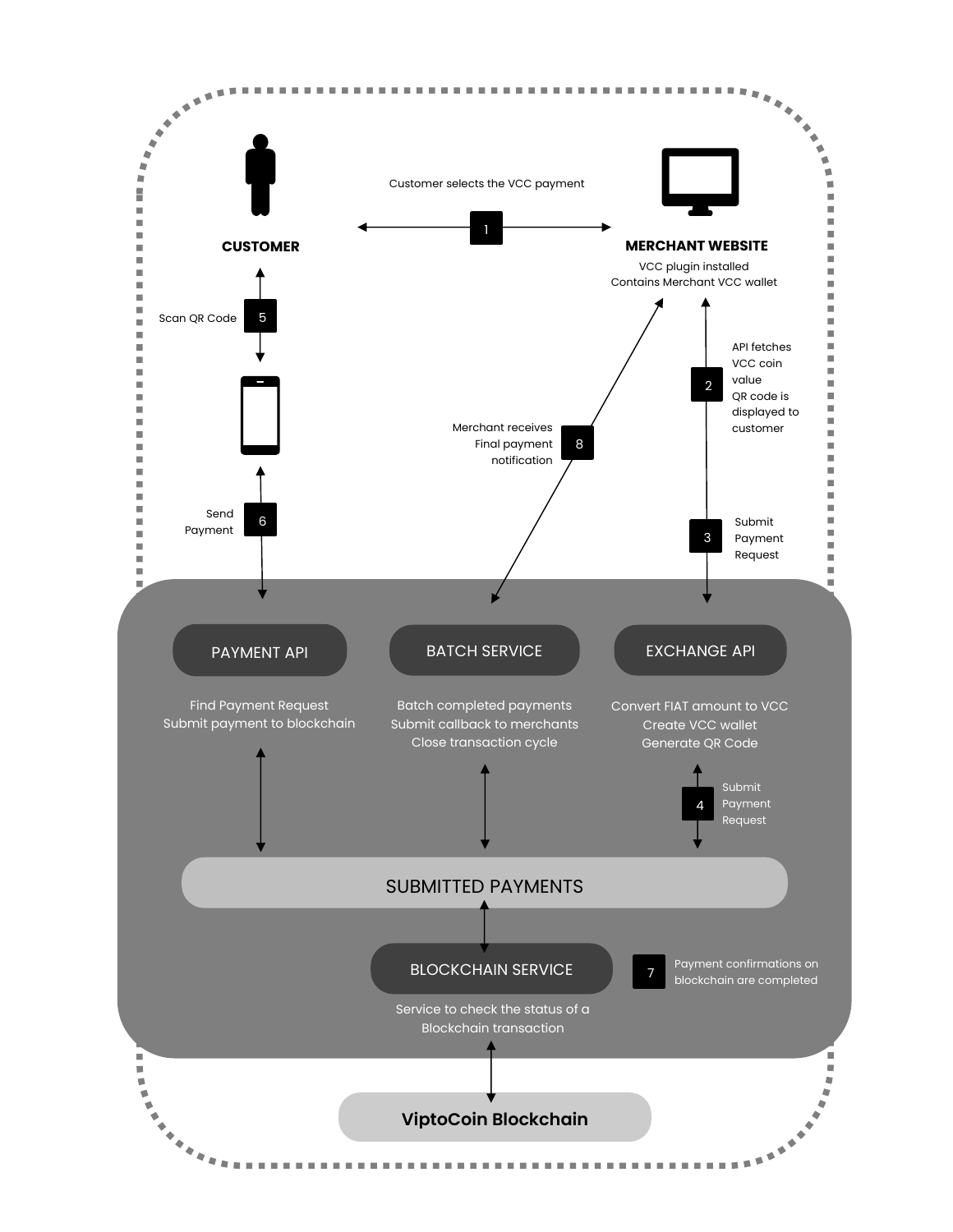#### ➢ *Atomic Swaps*

Atomic swaps, alternatively known as atomic cross-chain trading, allows two parties to trade tokens from two different blockchains. They are automatic exchange contracts that eliminate the need for centralized third-party entities when executing trades.

### ➔ *Why use Atomic Swaps?*

The current cryptocurrency market is congested, with more cryptocurrencies being developed every day. The sheer number of cryptocurrencies make the task of exchanging currencies more complicated for those who are thorough with cryptocurrency.

In addition, there is also the looming concern of the absence of an option to reverse a slip up, should a miscalculation occur during a transaction. The potential result? A major loss. This calls for a trusted third-party service to ensure that both sides of a transaction receive a proper resolution, within the trading protocols of crypto exchange.

#### *"Atomic Swaps is our solution to this problem."*

ViptoCoin generates a hash-time-locked contract - a payment wherein the receiver is required to acknowledge the receipt of the payment before a preset time or deadline. This is done by using automatic swap architecture. This contract pairs multi-signature addresses and time-locks to secure the transaction at a mutually agreed price point.

A two-party cryptocurrency that uses atomic swap can simultaneously occur on different blockchains. A shared private code reinforces the security of the atomic swap. The transaction will only be realized with the usage of a shared private code by both parties. Only a private code that is shared by both parties can realize the transaction. The transaction will fail if either of the parties enter an incorrect code - resulting in the return of funds to the original sender. The shared private code therefore, removes the need for third-party intervention.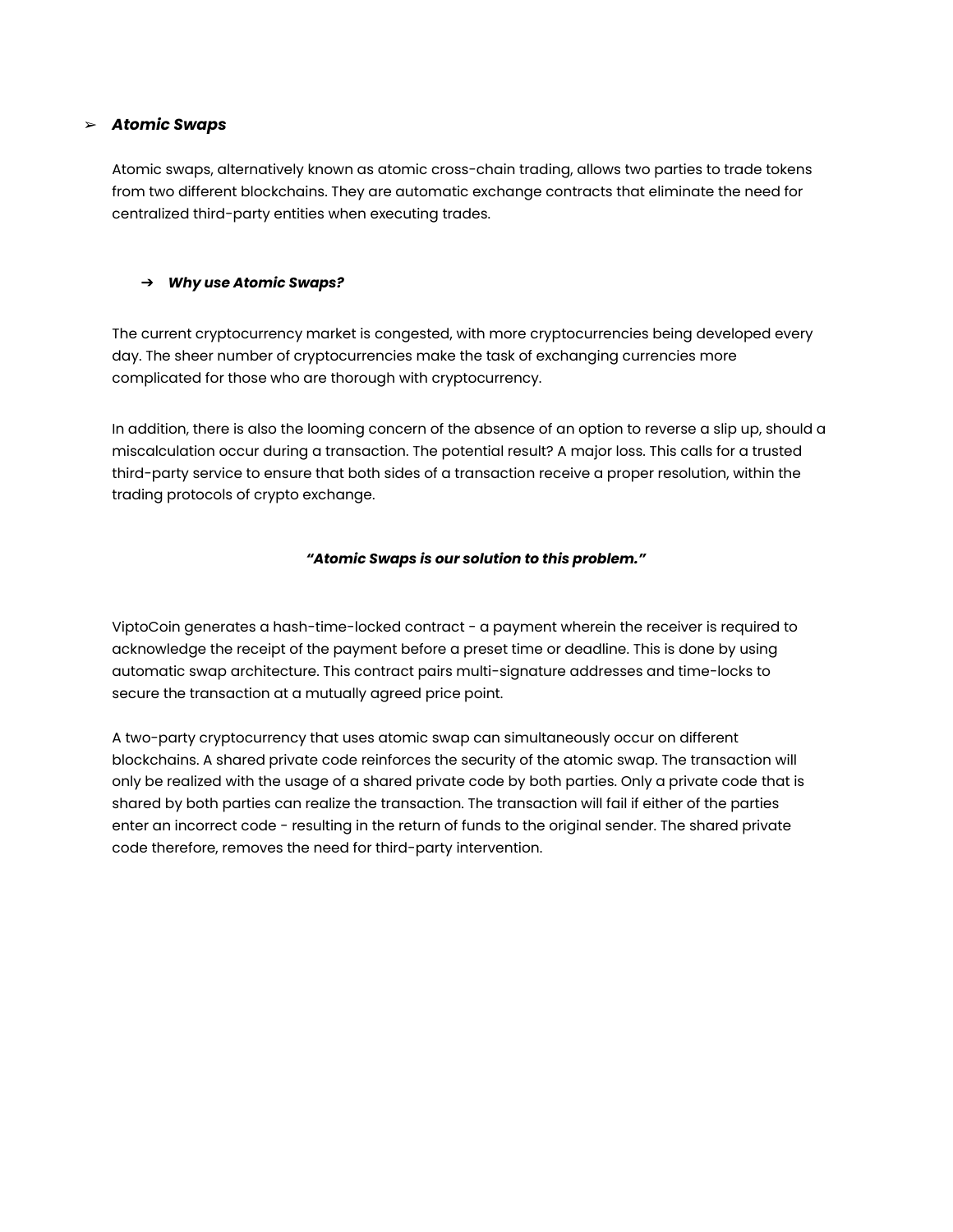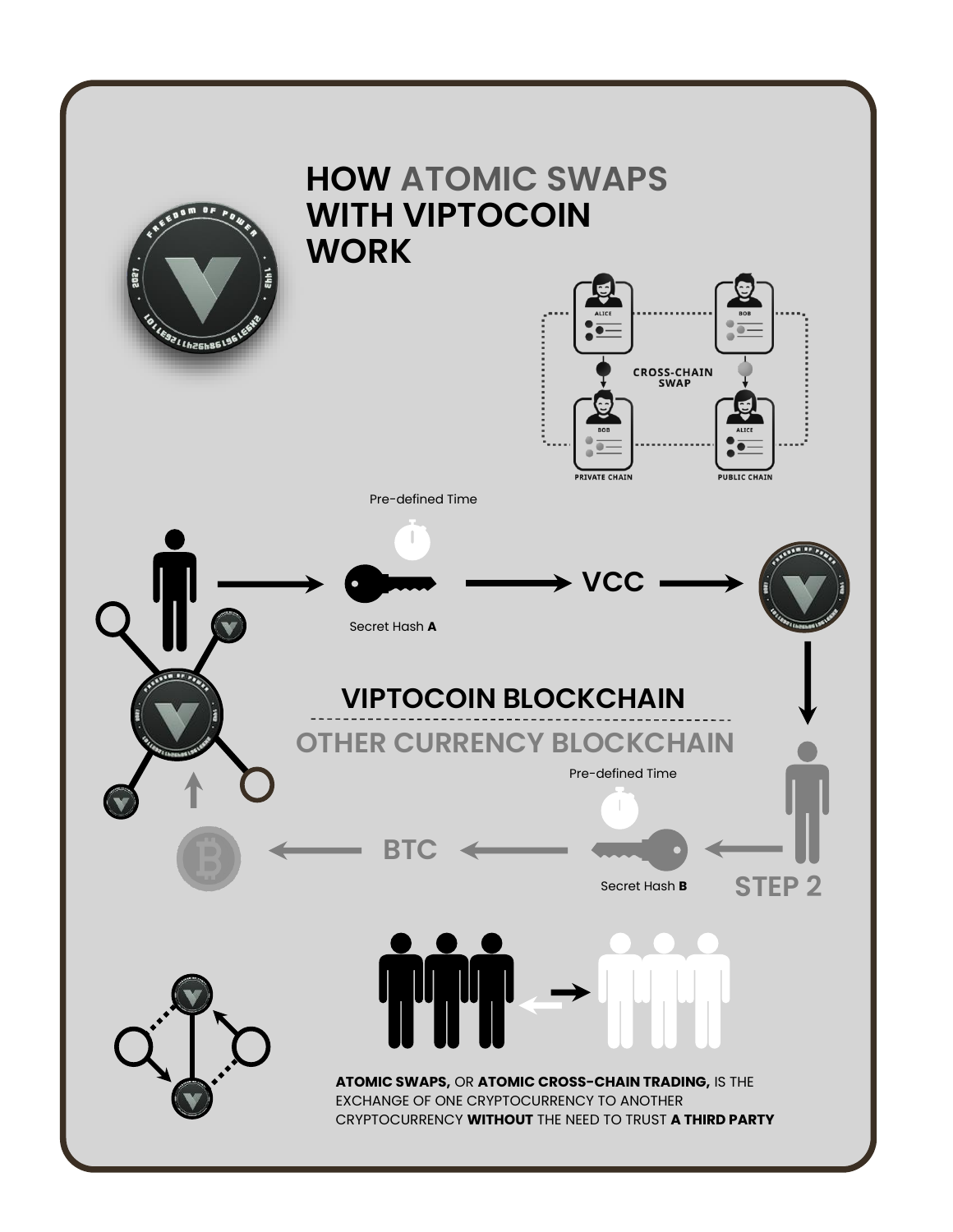#### ➔ *Without Atomic Swaps*

Imagine ordering an ice-cream at a diner that only accepts bitcoin as the mode of payment. Now, let's picture the complex series of operations that must occur for the transaction to take place.

- 1. Access an exchange platform
- 2. Send the agreed VCC amount to be exchanged
- 3. Sell VCC for Bitcoin
- 4. Open a Bitcoin wallet application
- 5. Transfer Bitcoin to wallet from the exchange
- 6. Wait for the Bitcoin transaction to confirm
- 7. 'Promptly' pay for your (melted) ice cream

Now, imagine how inefficient our day-to-day lives can get, if the time it takes to pay for your icecream, takes away the reason you wanted it in the first place. Which clearly, is far from satisfactory.

#### ➔ *With Atomic Swaps*

Now, let's rewind the same scenario back to the beginning, only this time, we will enable atomic swaps.

- 1. Open the ViptoCoin application
- 2. Scan the QR code of Bitcoin
- 3. Confirm the payment within the application
- 4. Enjoy your (frosty cold) ice cream

Not only does atomic swaps save you valuable time but it also simplifies the transaction drastically. Thus, eliminating the need to check what cryptocurrency is accepted by the shop.

Both, the VCC-blockchain and the non-VCC blockchain would need to confirm the transaction. If not, the VCC will return to the original wallet.

### ➢ **ViptoCoin Core**

ViptoCoin Core is the back-end engine of ViptoCoin and it consists of the following modules:

- 1. Web Server
- 2. Reconciliation tasks
	- a. Reduces the risk of error
	- b. Guarantees consistent results, regardless of the volume
	- c. Synchronization between the wallet subsystem and the database
- 3. Helper Subsystem
	- a. Carries out the functions of maintaining system health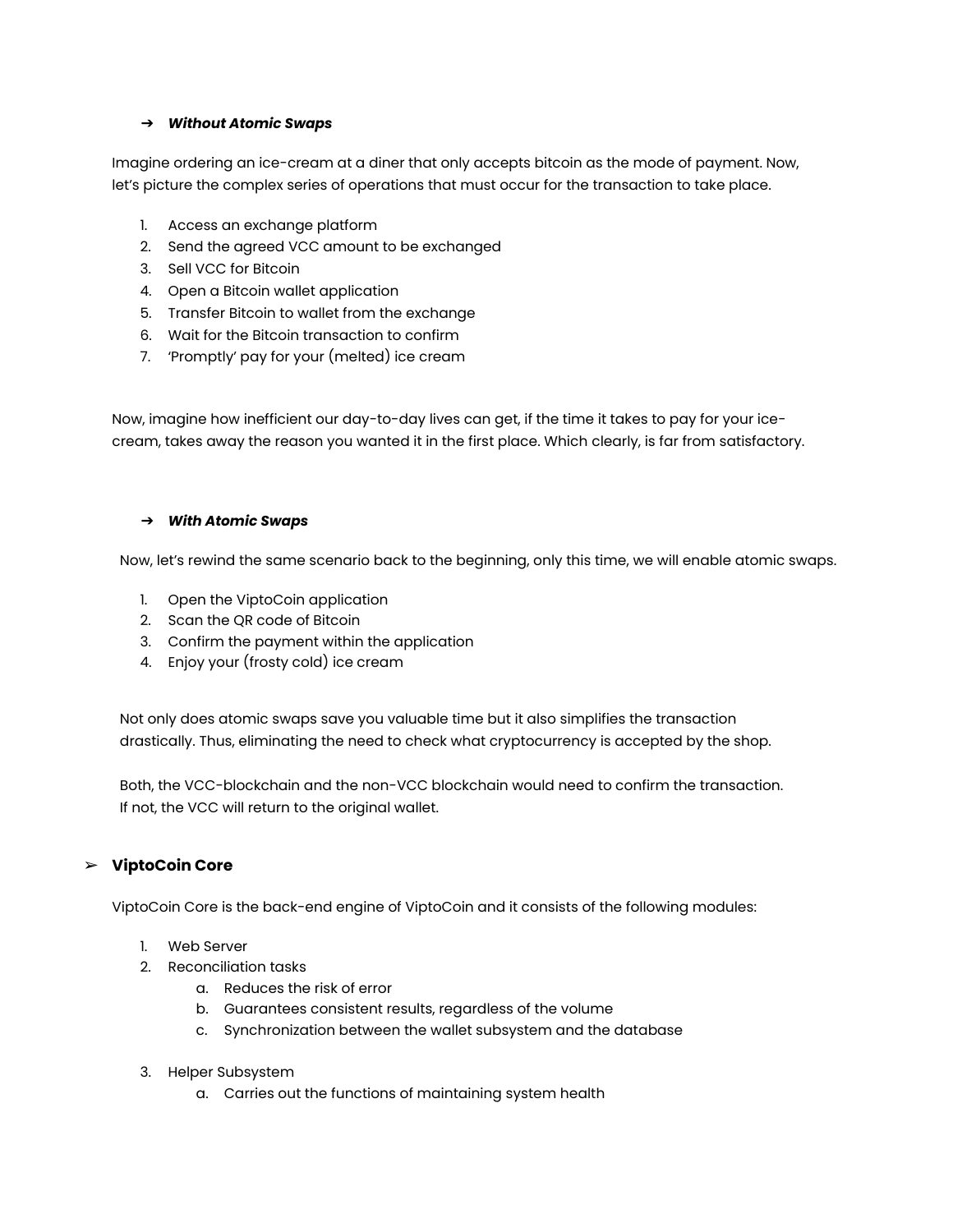b. Performs administrative tasks such as backing up data

#### 4. Database

- a. Contains user information
- b. Contains user contacts
- c. Dashboard settings
- d. Configuration settings
- e. Security settings
- f. Profile settings
- g. Contains Wallet information including balances and staking

#### ➢ **The Web Interface**



➢ The web interface is made of three modules: *Client GUI Server Interface; Server Interface and Requests Serialization; Security and Authentication*. The web interface is the front-end interface that lies between the user and the ViptoCoin Core.

#### ➔ **Client GUI Server Interface**

- Compatibility with the given baseline of browsers/versions
- Ability to run on mobile and PDA devices

#### ➔ **Server Interface and requests serialization**

- Uses secure web sockets to open up communication between the ViptoCoin Core and the front-end system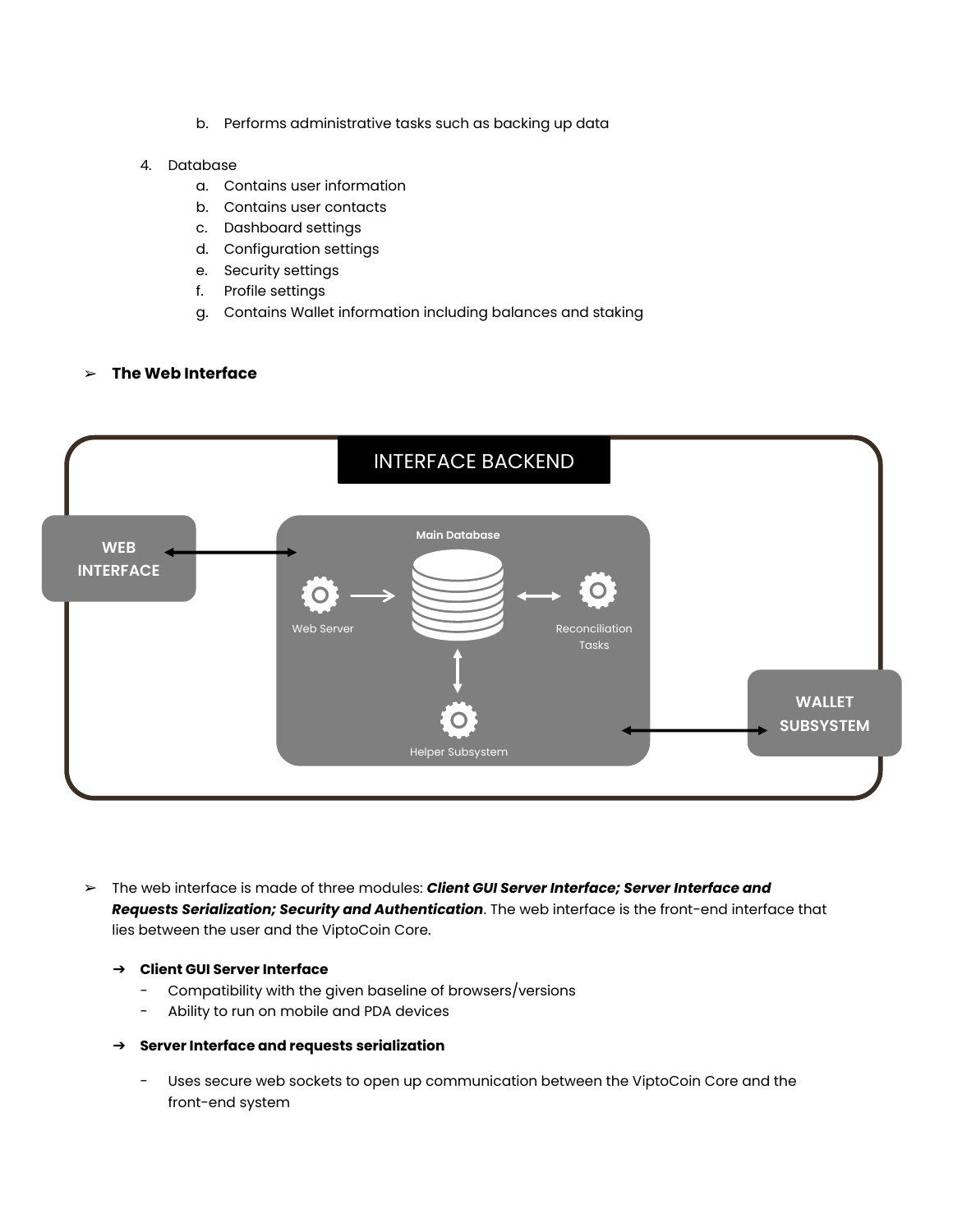- The server interface implements a transactional subsystem
- The transactional subsystem implements the serialization of concurrent users requests and vice versa
- Transactions can be synchronous or asynchronous

#### ➔ **Security & Authentication**

- ❖ **Enforces standard login policies**
	- Login form
	- Two-factor Authentication

#### ❖ **Web protection features**

- Recaptcha (from Google)
- DDoS (Distributed Denial of Service)

#### ❖ **Private API**

● Implementation of the wallet API by the mobile wallet application (aka - Mobile Extension Interface)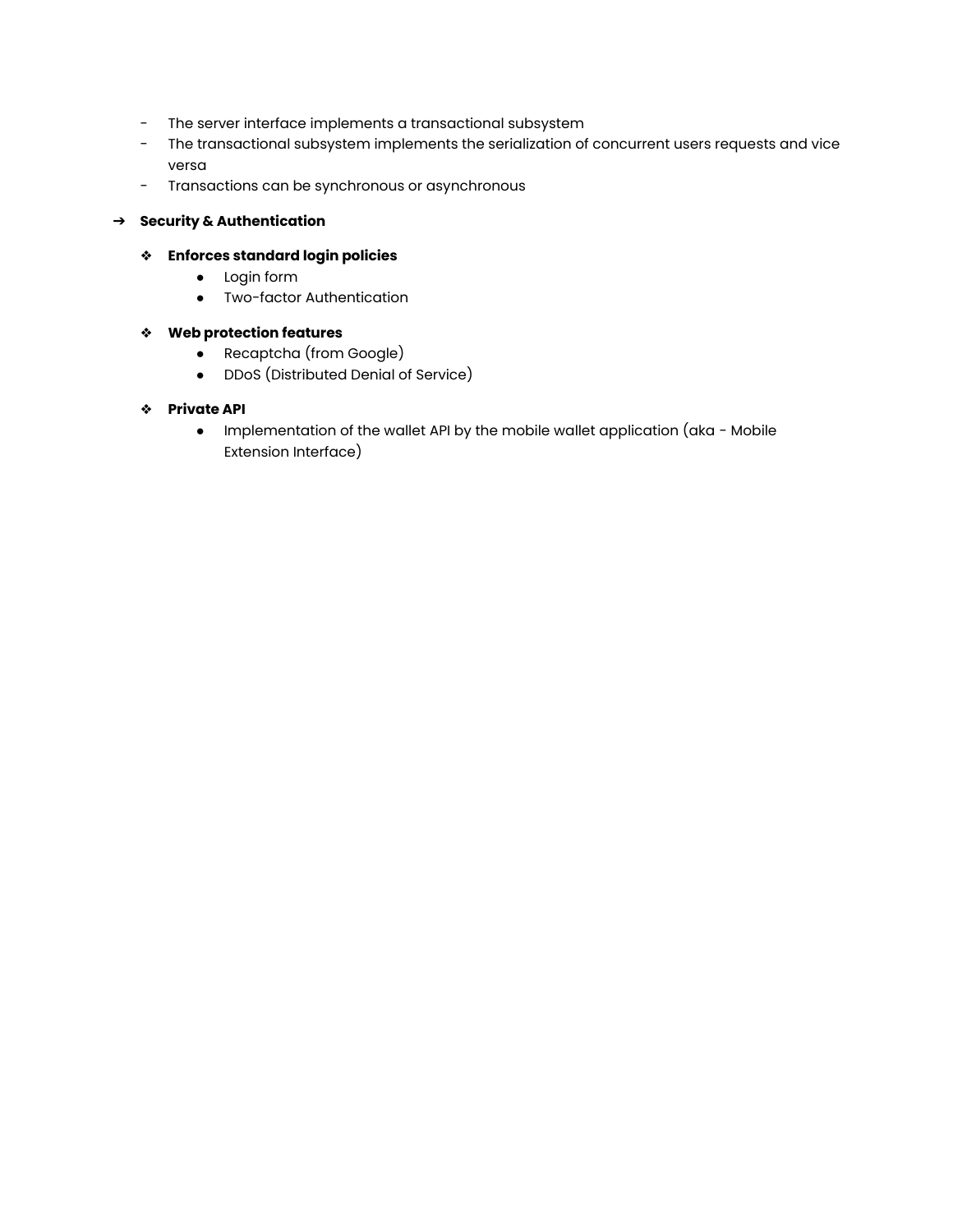## **Roadmap**

ViptoCoin was founded on a vision. It was brought to life, for the people, to fulfill their day-to-day needs as easily as possible. The ViptoCommunity will continue to redesign and innovate; to work to actively enhance the ViptoCoin infrastructure.

To stay on track with the most recent revisions and updates, please visit: [https://viptocoin.com/road](https://viptocoin.com/road-map)[map](https://viptocoin.com/road-map)

### **Milestones Achieved**

### **2021**

### **Third Quarter**

- Completion of block explorer [https://viptotracker.com](https://viptotracker.com/)
- Development of the pool (Proof-of-Work)

## **Fourth Quarter**

- Support for early miners enabled
- Windows wallet released
- Linux wallet released
- Mac OS wallet released
- ViptoCoin's main website launched [https://viptocoin.com](https://viptocoin.com/)
- ViptoCoin's Web Wallet launched [https://viptowallet.com](https://viptowallet.com/)
- Development of online communities and social media pages

## **Planned Objectives**

#### **2022: Fourth Quarter**

- Increase the number of nodes on the main network
- Prepare educational material on ViptoCoin
- Begin the development of PayVipto
- Commence a full-fledged marketing campaign to raise public awareness on ViptoCoin
- Begin the development of atomic swaps
- Partner with new merchants to increase the usage of ViptoCoin in day-to-day transactions.
- Release Mobile Wallets: Proprietary iOS and Android Wallet development
- Integration of Payment Gateway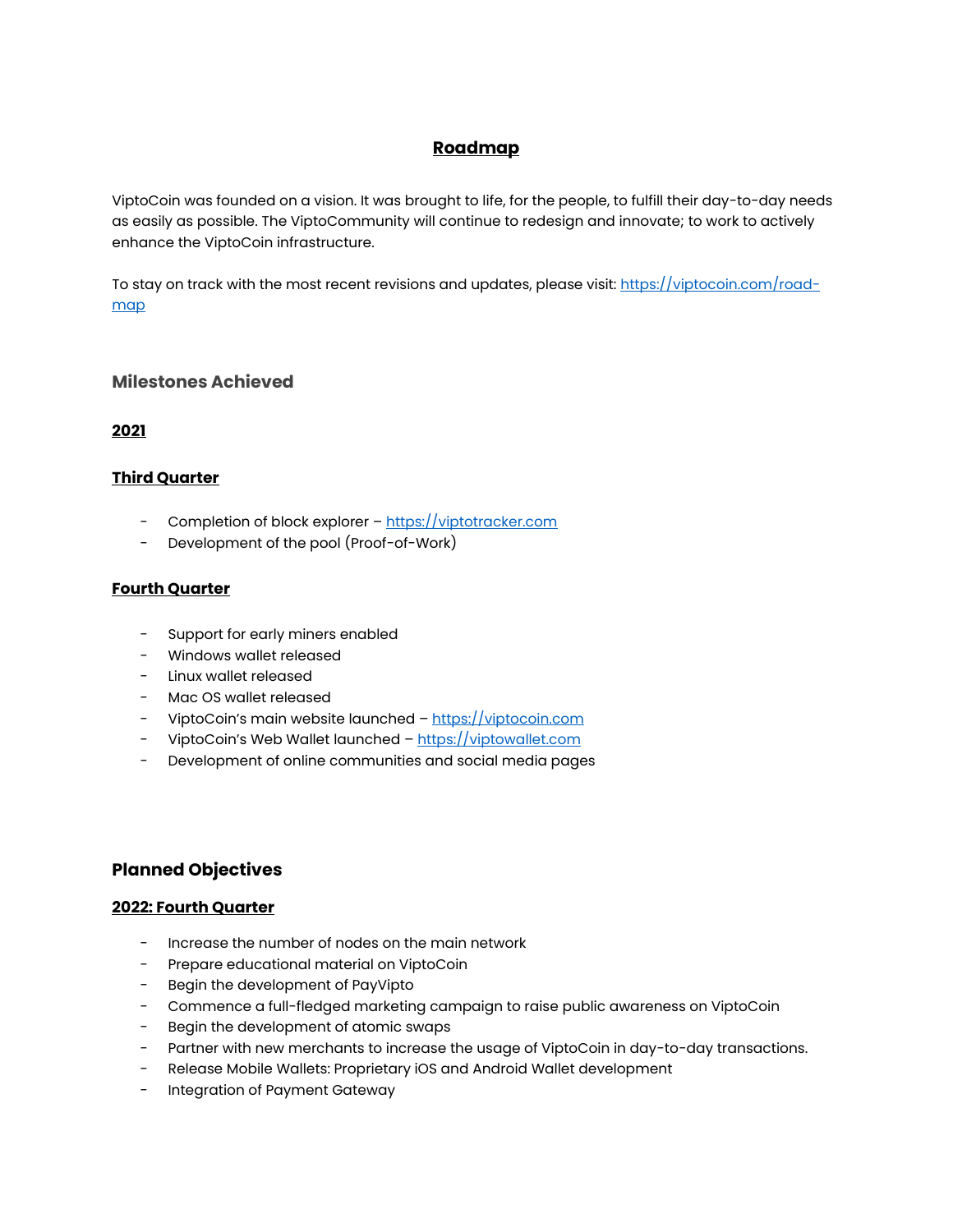- Begin development of the merchant payment API/Gateway
- TOR Integrated Wallets: Use TOR/I2P networks to boost privacy features (optional)
- Release Atomic Swap
- Listings on more exchanges
- Further additions to merchant base

## **ViptoCoin Team and Community**

#### ➢ **The Team**

Behind the Cryptocurrency Blockchain and the ViptoCoin (VCC) coin, are a passionate, growing community of coders, developers, business professionals and enthusiastic contributors who believe in the power of cryptocurrency in ensuring a sustainable future.

The ViptoCoin Management & Development Team consists of core developers, project managers, community managers, UI/UX designers, web designers and marketing experts.

#### **Management and Development Team**

- ➔ Arttey [@Arttey]
- $\rightarrow$  Zia [Ziaharif]
- ➔ Ari [arifali1142]
- ➔ Rifga [@fathimathrifga]
- $\rightarrow$  Zul [@thotho.arif]
- → Izzy [@izzyinu]
- ➔ Alfred [@alifredismail]

#### ➢ **The Community**

Since its inception, the ViptoCoin Community has been expanding fast and adapting new ways. All the active members of the Management and Development Team, and their expertise will be added to the official project website of the ViptoCoin project. The team is subject to change based on the requirements of the community.

#### https://viptocoin.com/our-team

All the decisions concerning the team members are made and regulated by Vexeda Co. Private Limited. Anyone can get in touch with our community of developers, contributors, moderators and fellow Viptonians and community members via the Discord server:<https://discord.gg/FR88MYReag>